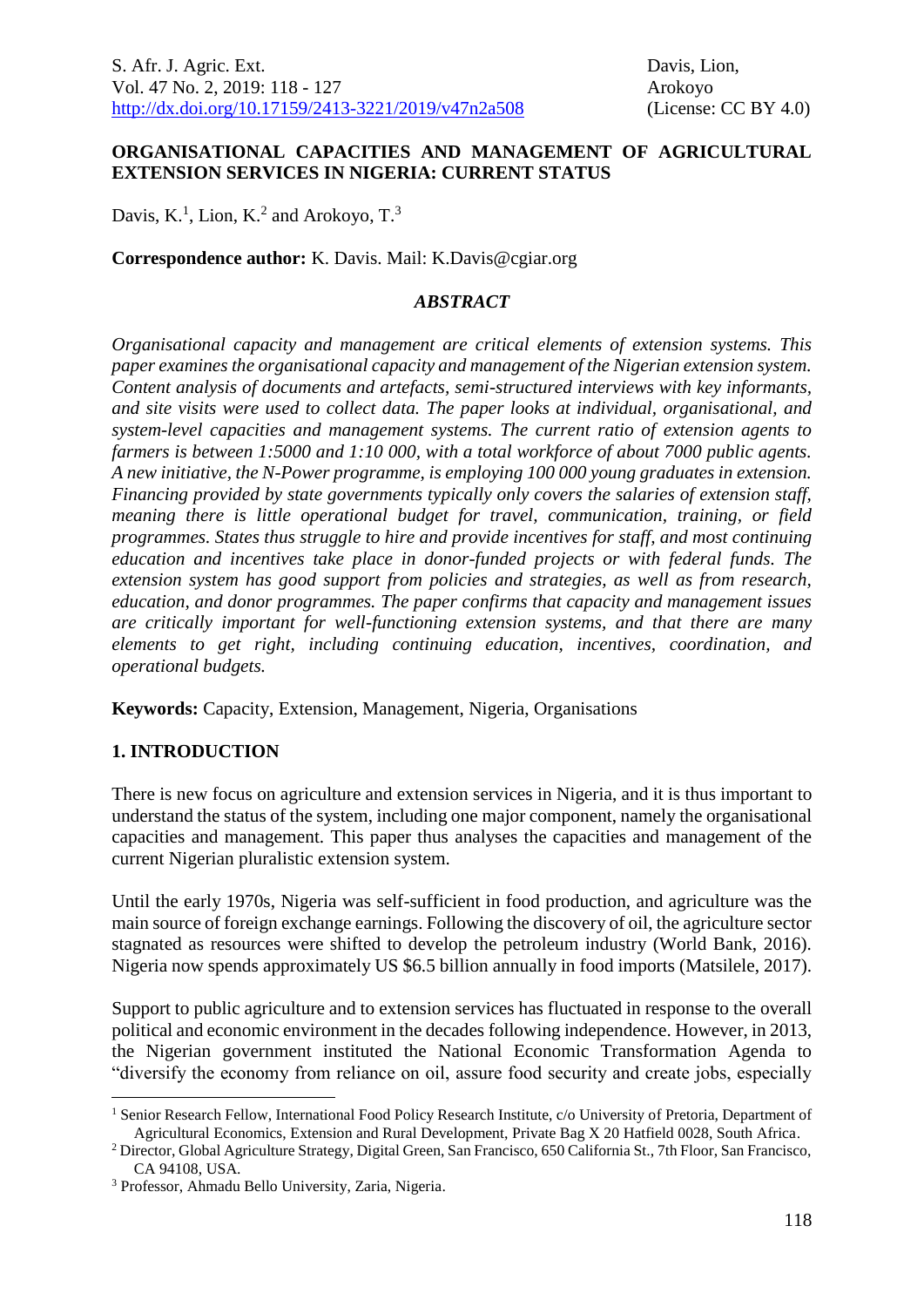for the youth" (African Development Bank (ADB), 2013:3). At the same time, the Federal Ministry of Agriculture and Rural Development (FMARD) initiated the Agricultural Transformation Agenda to "promote agribusiness, attract private sector investment in agriculture, reduce post-harvest losses, add value to local agricultural produce, develop rural infrastructure, and enhance access of farmers to financial services and markets" (ADB, 2013:3).

As the government begins to focus on and reinvest in agricultural extension services, it is important to take stock of the current extension system, especially with regards to the organisational capacity and management of the system. Capacities are a critical element of extension systems. They are more crucial than ever to deal with today's challenges such as climate change and globalisation. Extension is no longer seen as a linear link in the chain of transfer of technology, but rather as a broker and facilitator within complex agricultural innovation systems (Davis & Sulaiman, 2014). This implies the need for new capacities in extension. The government is beginning to focus on this with the N-Power programme, which is highlighted in the results.

Capacities are not just important at the individual (extension agent) level, but at the organisational and system (or enabling environment) levels too (Food and Agriculture Organization (FAO), 2016). The individual level "relates to knowledge, skills (technical and managerial), and attitudes that can be addressed through facilitation, training, and competency development" (FAO, 2016:4). The organisational level "relates to public, private, and civil society organisations and networks of organisations in terms of a) strategic management functions, structures, and relationships; b) operational capacity (relationships, processes, systems, procedures, sanctions, incentives, and values); c) human and financial resources (policies, deployment, and performance); d) knowledge and information resources; and e) infrastructure" (FAO, 2016:4). Finally, the system level "relates to political commitment and vision; policy, legal, and regulatory and economic frameworks; national public-sector budget allocations and processes; governance and power structures; infrastructure; incentives; and social norms" (FAO, 2016:4).

Management of extension services has received little attention in previous literature (Birner *et al*, 2009). A variety of management tools can be used to improve the performance of public service provision. These include Total Quality Management, Quality Circles, Results-Based Management, Best Value, and Benchmarking (Birner *et al.,* 2009). Public-sector management reforms of the last decades have mainly fallen under 'New Public Management' (NPM), which applies private sector management approaches to the public sector. Along with other extension reforms such as decentralisation, privatisation, and demand-driven and participatory approaches, NPM is output and results-oriented, customer-driven, and efficiency-focused (Bertucci & Jemiai, 2000). In extension services, this would affect performance management and accountability mechanisms.

For the purpose of this paper, we focus on the organisational capacities, that is, the staff numbers, training level, and skills; financing; and capabilities of the organisations and systems to perform their tasks. We also focus on the management, including performance incentives, accountability, and monitoring and evaluation of the services.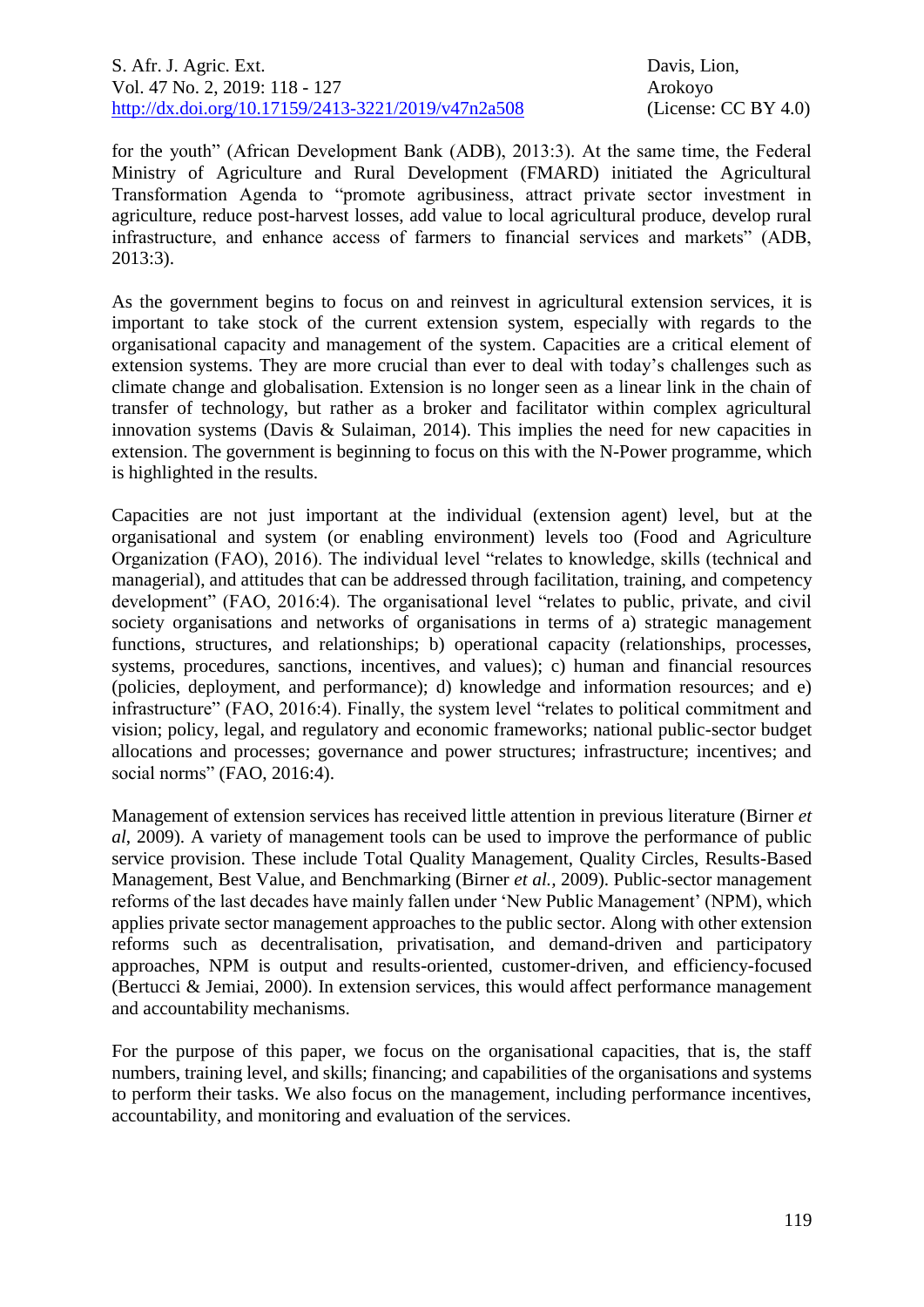# **2. METHODOLOGY**

Content analysis of documents and artefacts, semi-structured interviews with key informants, and site visits were used to collect data for the study. Key informants were from government, research institutions, non-governmental organisations, donor projects, and the private sector. A total of 27 key informants were interviewed at their offices in Abuja or Zaria, where several of the interviews had multiple participants (between 1-5 people). Three of the discussions were with larger groups of participants in Abuja, Zaria, and Kaduna  $(21, 48 \text{ and } 25 \text{ respectively})$ . The Abuja meeting was conducted with Federal Ministry of Agriculture and Rural Development (FMARD) personnel. Zaria meetings included key stakeholders in the region in one meeting, and a visit to an "adopted" village to talk to participating farmers. The Kaduna meeting was with state-level personnel and the private sector. The documents reviewed were from both peer-reviewed academic sources as well as project documents and other grey literature. Validity was ensured through triangulation with individuals, groups, and organisations (Ary, Jacobs & Razavieh, 1996). Debriefing with peers, member checks, and using expert consultants also helped to ensure validity (Ary *et al*, 1996). Triangulation also helped to ensure reliability.

## **3. RESULTS**

Capacities and management are important components of extension, providing the framework, tools, and facilities to implement programmes. They include human and physical resources, education and training, skills and capabilities, coordination, and programme financing. In a pluralistic system, this is a shared role between the public, private, and civil society sectors. We highlight the individual, organisational, and system-level capacities, as well as management issues such as accountability and coordination.

## **3.1 Individual-level capacities**

Individual-level capacities include competencies, skills (technical and managerial), and attitudes. This includes the overall human resources or staffing of the extension system. According to a group interview with FMARD, approximately 7000 agents are employed in the public system in Nigeria. Estimates for the current ratio of extension agents to farm families vary from 1:5000 to 1:10 000, even within FMARD. Furthermore, 28% of extension agents are female and 60% are over the age of 40, demonstrating the aging of the extension workforce and lack of new hires.

The majority of public extension agents undergo specialised training in agricultural extension. The first level includes an Ordinary National Diploma – an additional two years after high school, followed by a Higher National Diploma (HND) – an additional two years after the Ordinary Diploma. The next level is the Bachelor of Science (BSc) degree in agricultural extension, which entails five years of schooling following high school. Most of the field extension agents have an Ordinary National Diploma in most states in the north, and most in the southern states have an HND. Most of this training focuses on the basics of crop or livestock science, with insufficient attention to post-harvest management, business and market elements, or functional skills such as communication and group facilitation.

Based in Zaria with six zonal offices, the Nigerian Agricultural Extension Research and Liaison Services (NAERLS) is also responsible to train and develop extension providers around the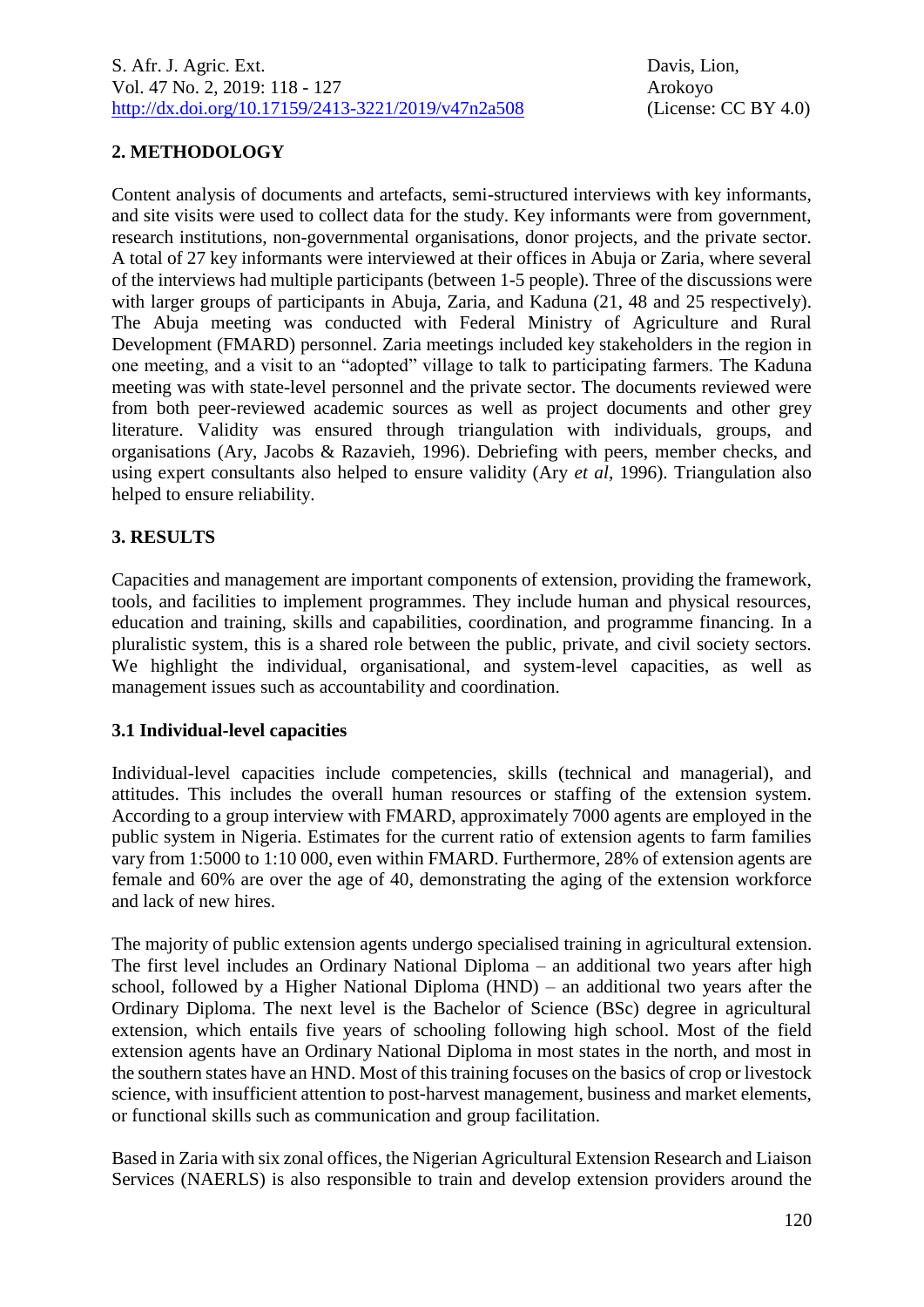country, but struggle with inadequate funding for most of its programmes (FMARD group interview, 2016). NAERLS provides training to the 36 state-level Agricultural Development Programmes (ADPs). However, ADPs typically do not have funds to travel to NAERLS for training. Usually only five agents from each state come to the training session, with more coming from whichever state the training is hosted in. In addition, the Agriculture and Rural Management Training Institute also provides extension training. Some states have gone 30 years without training their ADP extension agents and 25-30 years without new recruitment (Government stakeholder, 2016).

Most public extension agents in Nigeria are employed through the state-level ADPs. The ADP offices were set up during the 1990s with World Bank assistance. During the period of the World Bank-funded ADPs, the average ratio of extension agents to farm families was 1:1000- 1500. Extension agents were both directly recruited and seconded from the respective states' Departments of Agriculture. Following the withdrawal of World Bank funding, massive attrition of both permanent and contract staff occurred. The deterioration in the quantity and quality of staff also led to a deterioration of quality of services (Technical Centre for Agricultural and Rural Cooperation (CTA), 2011). Attrition of state-level ADP staff has also been high due to poor working conditions (CTA, 2011).

The Kaduna State ADP is considered the best-functioning ADP in Nigeria (Huber, Davis & Lion, 2017). Farming is the main source of income for most people in Kaduna, so the state government has been relatively supportive of the ADP. However, Kaduna ADP struggles to provide basic extension services. Currently, they have 129 agents, giving them a ratio of one agent to 4700 farming families. They have 40 motorcycles, largely funded by donor projects, but there is no fuel allowance, except through donor projects. The NAERLS provides fortnightly training for agents, but the ADP representatives felt the training was not up-to-date, too short, and lacking in field demonstrations to complement classroom training.

As a new initiative to improve youth employment opportunities in the country, the federal government launched the N-Power Programme in 2016 to hire 500 000 young people, aged 18 to 35, to work in education, health, and agriculture. N-Power Agro (which focuses on extension services) set targets for 100 000 recruits. The recruits receive basic training plus two years' practical experience on the job, while being paid a flat stipend by the federal government (around US \$100 per month). The programme refers to them as 'paid volunteers' (Federal Government of Nigeria (FGN), 2016). Since this programme is under the current political administration, it is not clear whether it will be continued when the next administration takes office in 2019.

The federal government used a private agency for the recruitment and selection of N-Power Agro candidates for each state. The employment scheme used a phased approach with 30 000 hired in Phase I (year 1), 30 000 in Phase II, and 40 000 in Phase III. By early 2016, 57 000 people had applied for agriculture or extension positions. The government is targeting a 50:50 ratio for men to women, but the response from women has not met this target and the programme started using women-specific recruiting advertisements in 2017 (Government stakeholder, 2016).

The N-power Agro training for master trainers has been completed in all states and the Federal Capital Territory. The first tranche of 30 000 volunteers were trained in 2017 for three to four weeks at the local governments where they will work in many states. However, not all the states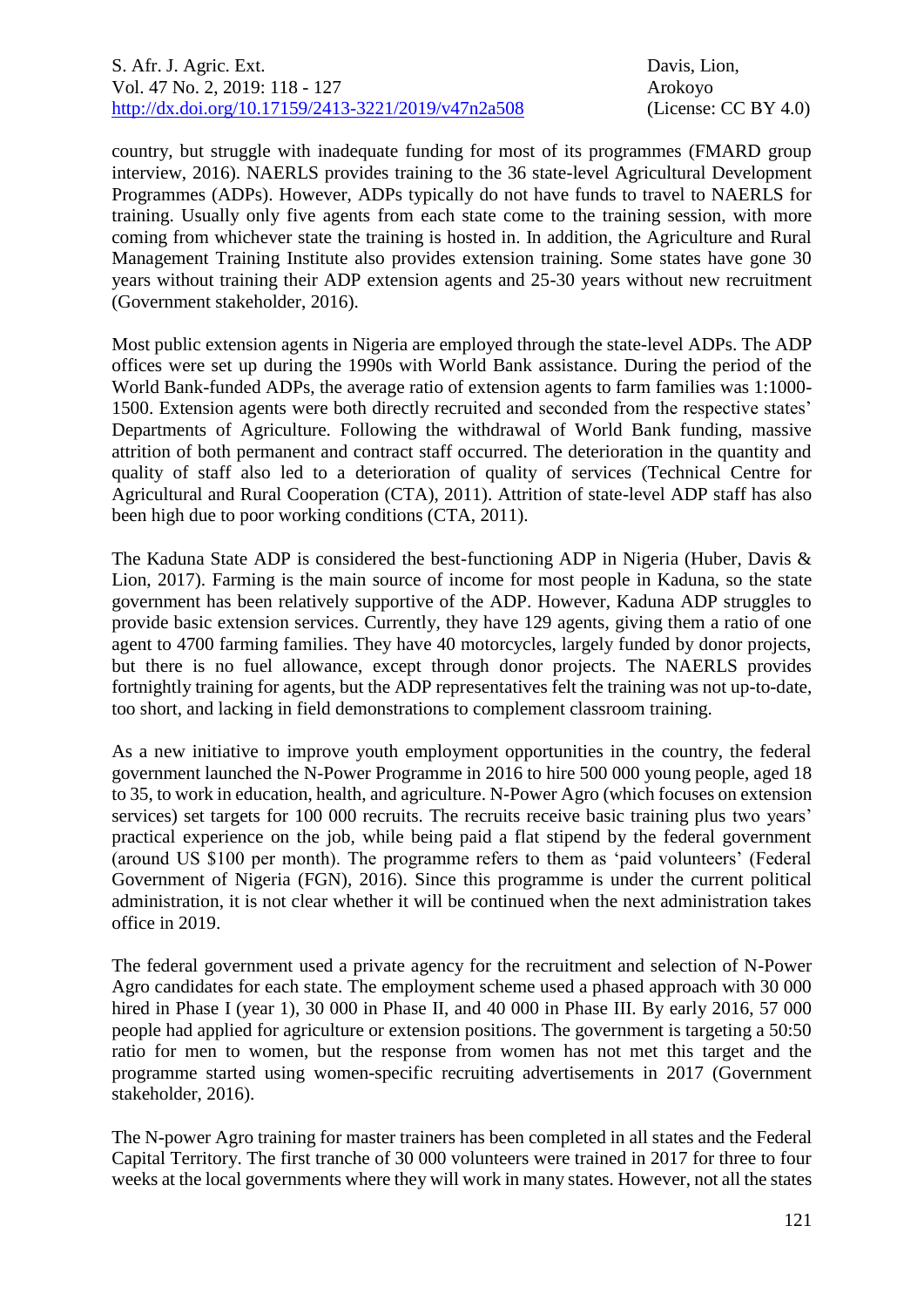have initiated training due to funding constraints and the level of commitment of the various states. Nevertheless, each of the 774 local governments received approximately 38 volunteers. Budget was allocated for stipends, and the government procured tablets for each recruit. Recruits started on the ground under the local governments in 2017 (Government stakeholder, 2016).

The training curriculum for N-Power Agro was developed with the non-governmental organisation Sasakawa, NAERLS, and agricultural universities and research institutes. The curriculum was reviewed at the end of 2016 by the private sector, in part to get their buy-in. The federal government wants the private sector and state governments to employ the young people after their two-year stint, though few companies have shown an interest in this and state governments are barely able to pay their existing staff with the recession. Eventually, FMARD would like to establish a permanent training school and system that will continue to train young graduates. Continuing education of the new hires is desired, and some mentorship will be provided. In addition, there is a plan for a virtual support platform that agents can use to send in queries and obtain advice from experts from the universities and research institutes (Government stakeholder, 2016).

Each state ADP has a focal officer to coordinate with the N-Power volunteers. While the volunteers will be based at the ADP offices, they will not report directly to the ADPs and will be managed federally. Work planning and performance management of so many new staff will be a challenge and such a massive hiring and training programme can only be judged over time. Past experience in Nigeria and evidence from literature shows that hiring and paying salaries is only one part of an extension service, therefore, operational funds, continuing education, and strong links with knowledge actors are all critical elements that must also be provided for (Government stakeholder, 2016).

The donor-funded Sasakawa Africa Fund for Extension Education (SAFE) does provide the opportunity for mid-career extension professionals to obtain university degrees. Their employers are also required to contribute to the programme. SAFE started in 2003 at Ahmadu Bello University and now includes four universities in Nigeria. Some 379 extension professionals have completed the mid-career BSc programme (SAFE, 2017).

Nigerian extension has a strong culture of professional development in academia. The Agricultural Extension Society of Nigeria provides opportunities for extension academics and practitioners to collaborate in strengthening extension in Nigeria. However, there is no overall certification, set of standards, or regulation for extension agents from all sectors that would ensure quality and professionalism of the extension services. The recently-formed Nigerian Forum for Agricultural Advisory Services has taken up this topic, but have yet to institute any specific mechanisms (Government stakeholder, 2016).

## **3.2 Organisational-level capacities**

Organisational-level capacities include financing, equipment and infrastructure, performance management, and knowledge and information resources. Practically, the federal government provides the majority of funding for extension today, and state governments do most of the execution. According to FMARD, only Kaduna and Anambra states are directly funding their ADPs, while the rest rely on donor projects.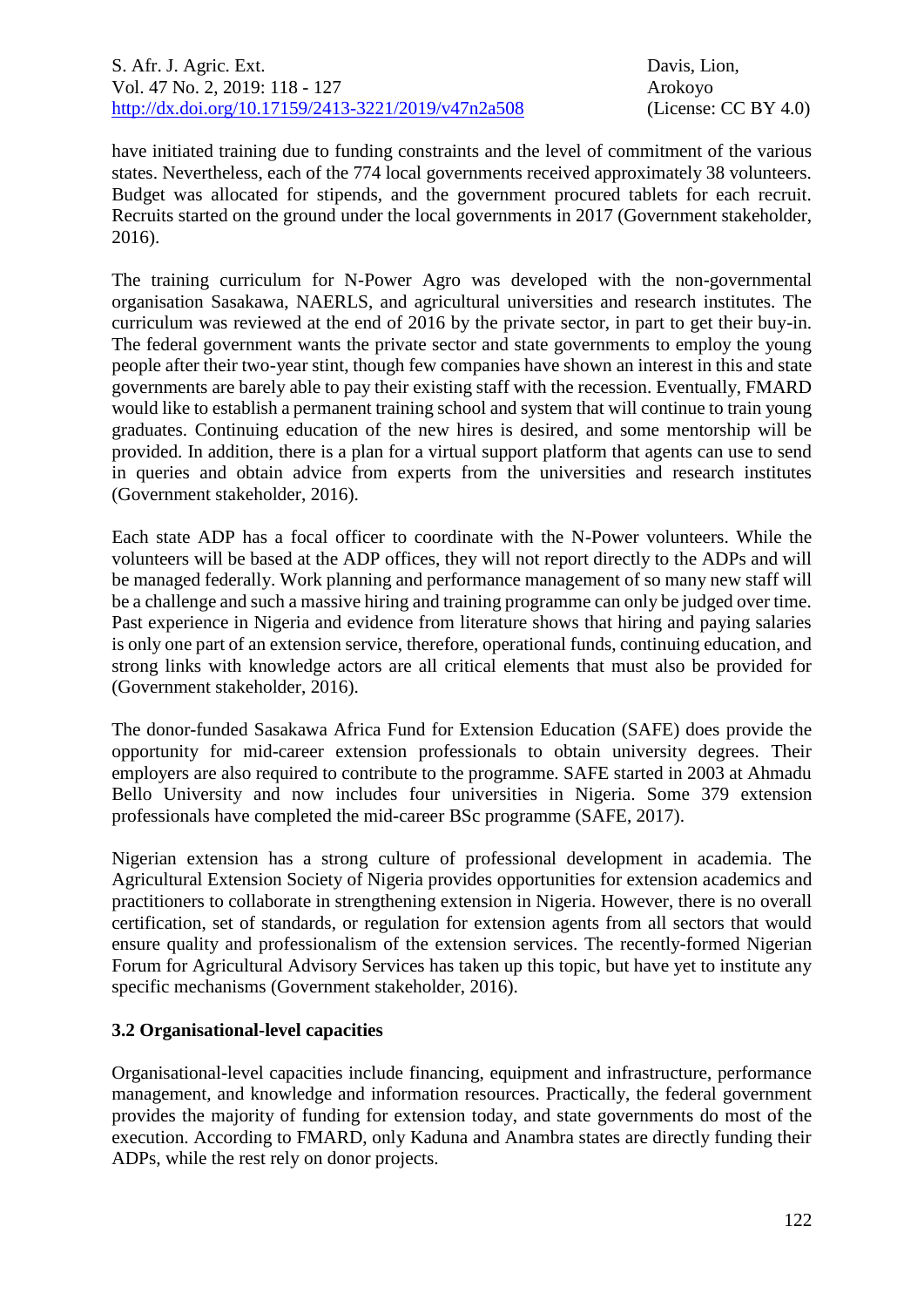## S. Afr. J. Agric. Ext. Davis, Lion, Vol. 47 No. 2, 2019: 118 - 127 Arokoyo [http://dx.doi.org/10.17159/2413-3221/2019/v47n2a5](https://urldefense.proofpoint.com/v2/url?u=http-3A__dx.doi.org_10.17159_2413-2D3221_2019_v47n1a485&d=DwMFAg&c=vTCSeBKl9YZZHWJzz-zQUQ&r=2O1irMqrdumXAIE9PdSLREhTXj5iyPGEywcz8I6zQwI&m=niwmmhX1mCI8GpeJjK8D7j-v09hQgXHBu3LsS3Opojw&s=98o8gy8B6ly02TS5WoJvLScIQPXENi4ceK3R3c9Iu9c&e=)08 (License: CC BY 4.0)

Financing provided by state governments typically only covers the salaries of ADP extension staff, leaving little or no operational budget for travel, communication, training, or field programmes with farmers (CTA, 2011). This results in a lack of motivation and inadequate training and preparation with regards to modern agriculture extension. The ADPs within each state are organised into zones, then sub-zones, then blocks (which are approximately equal to a Local Government Area (LGA) and are the smallest formal administrative government unit in Nigeria), and then cells (or villages). Since the ADPs were designed to be funded through a tri-partite agreement between the World Bank (66%), federal government (20%), and state government (14%), they were set up somewhat in parallel to the existing agriculture department at the LGA level and expected to collaborate (Auta  $\&$  Dafwang, 2010). There is an expectation that the LGAs provide some level of extension services, but there is variability in the services they provide, and ADP agents typically fill the gaps. Unfortunately, there is little to no coordination between ADP staff and LGA agricultural staff (FMARD, 2016). Furthermore, the local governments have no regular budget to rely on, and only receive funds for special agricultural projects.

Over 60% of extension agents have smart phones that could be used to support activities, but no allowance for data or communication costs or tools to use on their phones. Despite the limitations regarding the ADPs, there are some examples of states and other actors providing resources to reinvigorate it:

- The Labana rice mill in Kebbi State purchased 25 motorcycles for extension agents with a monthly fuel allowance (Donor/ project stakeholder, 2017).
- Delta State has provided 71 motorcycles to extension agents.
- Kano state recently hired 740 new agents, 100 of whom were trained by a donor project collaboration with the International Crops Research Institute for the Semi-Arid Tropics and Sasakawa.
- Several donor-funded programmes provided comprehensive training (workshops conducted on pre-season, post-harvest, group formation and dynamics, and leadership skills to build capacity) and gave stipends to select extension agents working on their projects, which has boosted enthusiasm and enhanced results (Government stakeholder, 2016.)

The state-level ADPs and other extension providers were not found to have adequate, if any, systems of performance management and little incentives for staff beyond the basic salary. Those agents working with donor-funded programmes sometimes have access to transport and limited operational funds. Furthermore, monitoring and evaluation systems are weak or nonexistent. However, the new extension policy does highlight the importance of monitoring and evaluation as well as accountability.

With regards to knowledge management, NAERLS is responsible for Nigeria's market information services, which involves regularly collecting and disseminating market prices of commodities in selected markets in all the geopolitical zones. They are also implementing a farmer helpline and an e-extension system.

## **3.3 System-level capacities**

System-level capacities include vision and political commitment; policy, legal, and strategic frameworks; national public-sector budget allocations and processes; and governance and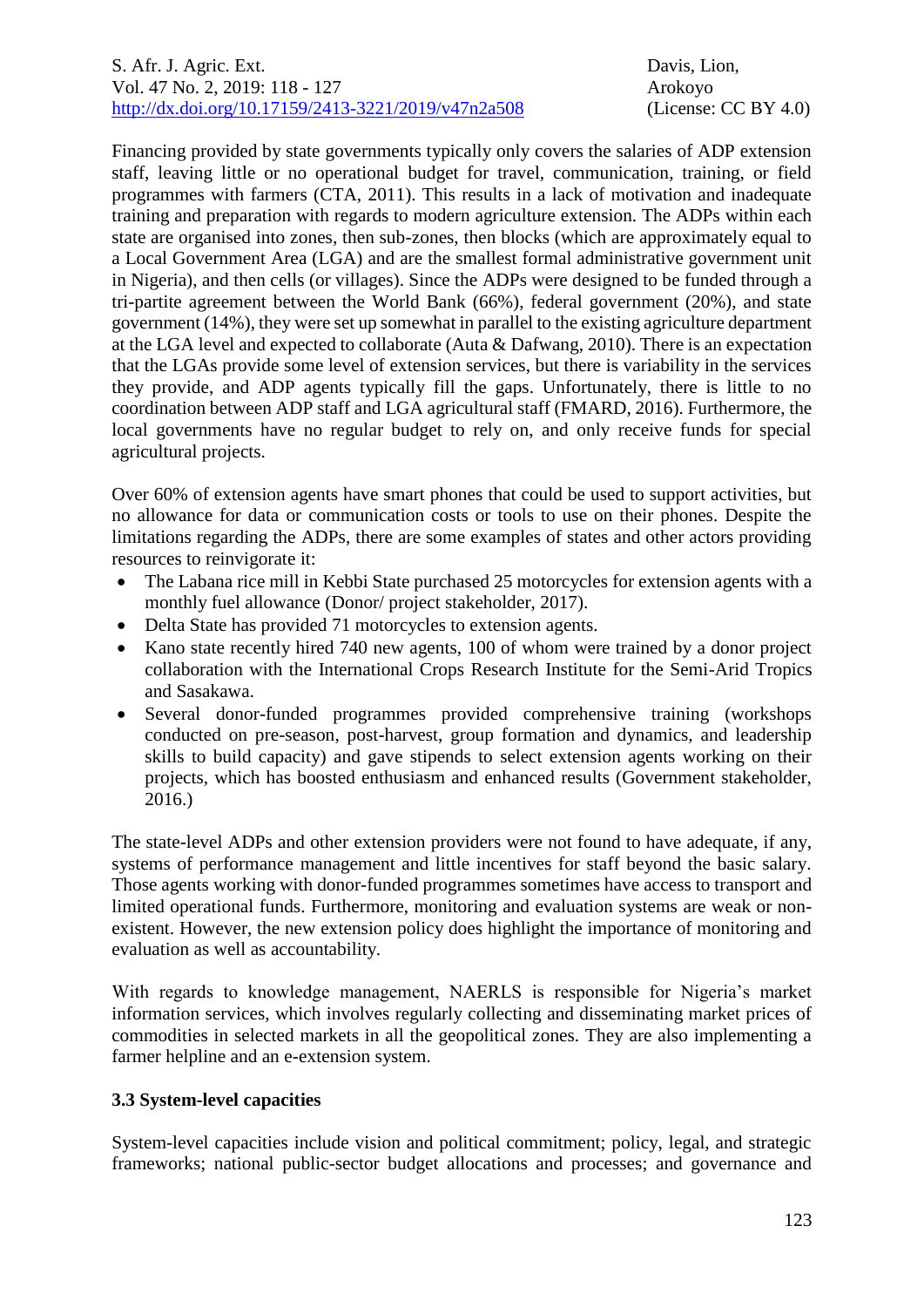power structures. While government revenues to support programmes are currently low due to the recession, there is a renewed focus and political will in both agriculture and extension. Several policies and programmes support agriculture with new initiatives involving extension services. In addition to the N-Power Agro programme, this shift can be seen from the Growth Enhancement Support Scheme, which launched a system to distribute fertilizer subsidies directly to farmers through mobile money. Another indication is the Agriculture Promotion Policy, which highlights the need to fund, coordinate, and improve quality of extension services across the country. In extension, this increased support is evidenced through the development of a new extension policy and the establishment of the Federal Department of Agricultural Extension Services in December 2012.

With regards to governance structures and the enabling environment for extension, Nigeria has an impressive infrastructure, including dedicated extension offices in each state, a large number of agricultural research institutions and extension training programmes, as well as a coordination system connecting research and extension to farmers called the Research-Extension-Farmer-Input Linkage System (REFILS). Most of these structures were established with World Bank funding in the 1980s and have since suffered from a severe lack of funding and coordination in times of both economic growth and recession.

The extension system is supported by an extensive agricultural research and education system. Nigeria has the largest agriculture research system in sub-Saharan Africa, with 2688 agricultural researchers and spending US \$550 million for research (Agricultural Science and Technology Indicators (ASTI), 2014). The connection between research, extension agents, and farmers is generally considered weak. Key research organisations include the 17 commoditybased research institutes, the National Agricultural Extension Institute, agriculture departments in 18 national universities, three specialised universities of agriculture, and an international agricultural research centre (CTA, 2011).

Pluralism, especially in the private sector, has been growing. Various initiatives across public, private, and non-governmental actors point to increased pluralism within the extension system. The World Bank Fadama Project is the largest donor project currently working in agricultural extension, and has contracts with both private advisory service providers and public agencies. Sometimes the non-public providers, such as Sasakawa Africa Association, hire extension agents from ADPs to staff the project. A variety of other donor projects also hire ADP staff to implement extension activities. Typically, this is not in conflict with their government duties, but simply provides travel, communication and programmatic funding, plus training to do basic extension work that they would not normally be able to.

In terms of coordination of pluralistic actors, the REFILS is intended to bring together research, extension, the private sector, and farmers to ensure that new research is used and to guide the course of future public research. The World Bank's National Agricultural Research Project initially funded REFILS from 1995 to 2000 to good performance, primarily defined by strong communication channels between researchers and extension, researchers and farmers, and extension and farmers. However, following the ending of the World Bank's funding, REFILS performance declined, due to both a lack of funding and coordination (CTA, 2011).

REFILS' activities by NAERLS today include quarterly review meetings in each zone, an annual review meeting, feedback on the Agricultural Performance Survey that forecasts crop production for the wet and dry seasons, and some in-house reviews hosted by the research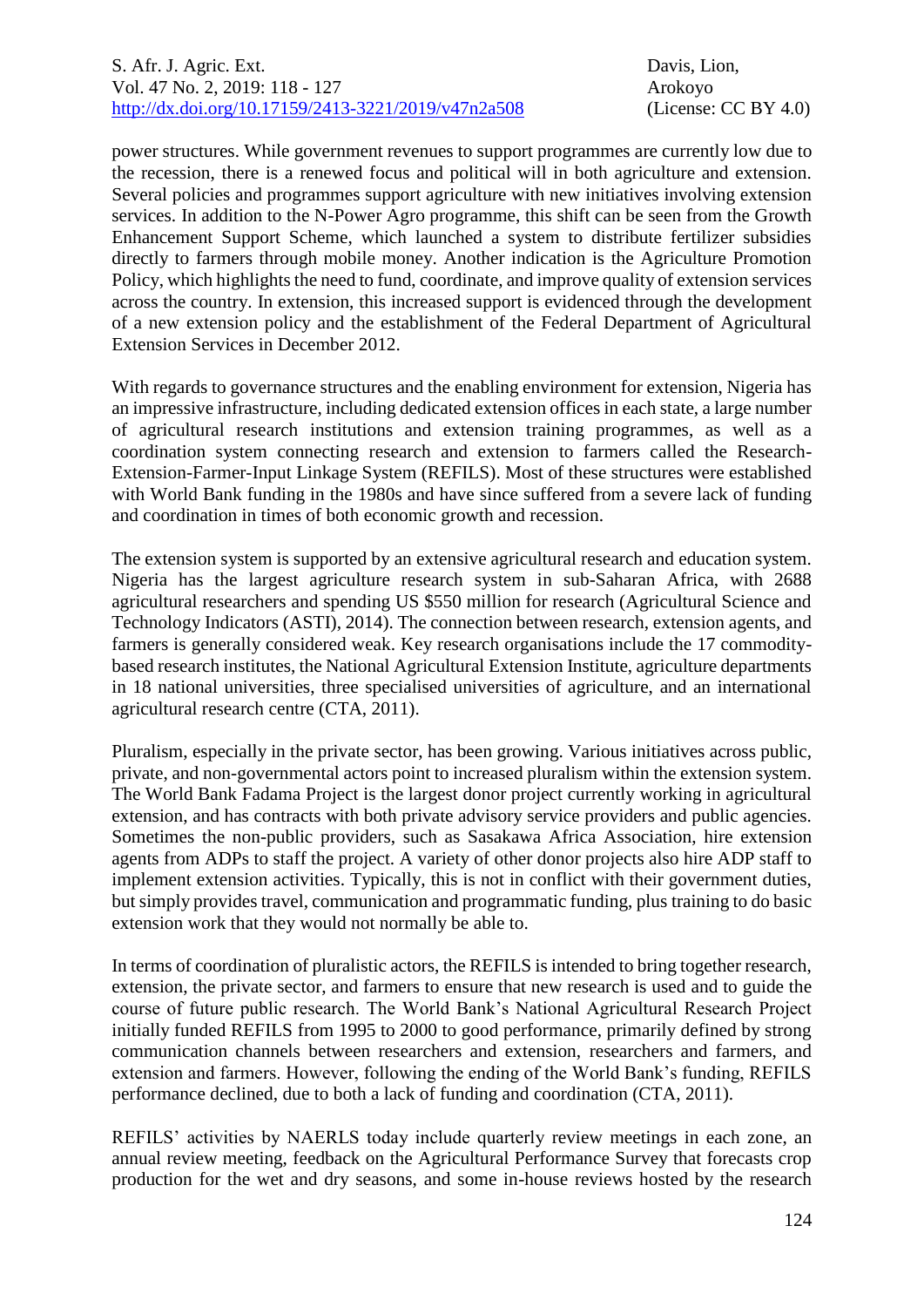institutes. Only a few states still hold research-extension Monthly Technology Review Meetings, monthly meetings with ADPs to discuss new technologies, and their uptake chaired by the Institute for Agricultural Research (FMARD, 2016). A few different states do hold fortnightly trainings, but with limited contact with research institutes or the input from the technology review meetings. Moreover, all coordination meetings suffer from low participation of extension agents, farmers, and private-sector representatives. Extension agents usually do not have funding to travel for meetings.

## **4. CONCLUSION**

This paper has looked at the existing capacities and management of the pluralistic Nigerian extension system. Capacities and management are important components of extension, providing the framework, tools, and facilities to implement programmes. They include human and physical resources, education and training, skills and capabilities, coordination, and programme financing.

At the individual level, extension agents receive adequate foundational education, but most do not receive additional training or continuing education unless they are attached to some donorfunded programme. Professionalism mechanisms such as certification and regulation are also lacking.

With regards to the organisational level, Nigerian extension services do not have adequate human resources. One bright spot is the attempt to bring in young graduates through the N-Power Agro programme. However, once the requisite human resources are in place, operational funds are also needed for them to perform their functions. Some states have been providing additional incentives and support such as motorcycles. In addition, performance management systems are lacking.

At the system level, there are supportive policies and institutions in place so support and strengthen extension. Coordination mechanisms exist, however, without resources they cannot function properly.

Nigeria has the infrastructure and mechanisms for a well-functioning extension system. Due to the federal system and the pluralistic nature of extension, coordination is a major issue. Adequate resourcing of coordination mechanisms, as well as operational funds for extension agents should be addressed through cost-sharing mechanisms with various actors or other innovative financing mechanisms. Professionalism will also go a long way in raising the profile, along with the necessary resources of agricultural extension in Nigeria.

## **5. RECOMMENDATIONS**

As a result of the findings, the following recommendations are given to improve organisational capacity and management of extension in Nigeria:

- 1. Reform and expand extension agents' basic training and continuing education to increase skills, research and job motivation, including:
	- a. Establishing minimum training standards paired with easy access to remedial training for female and male staff members.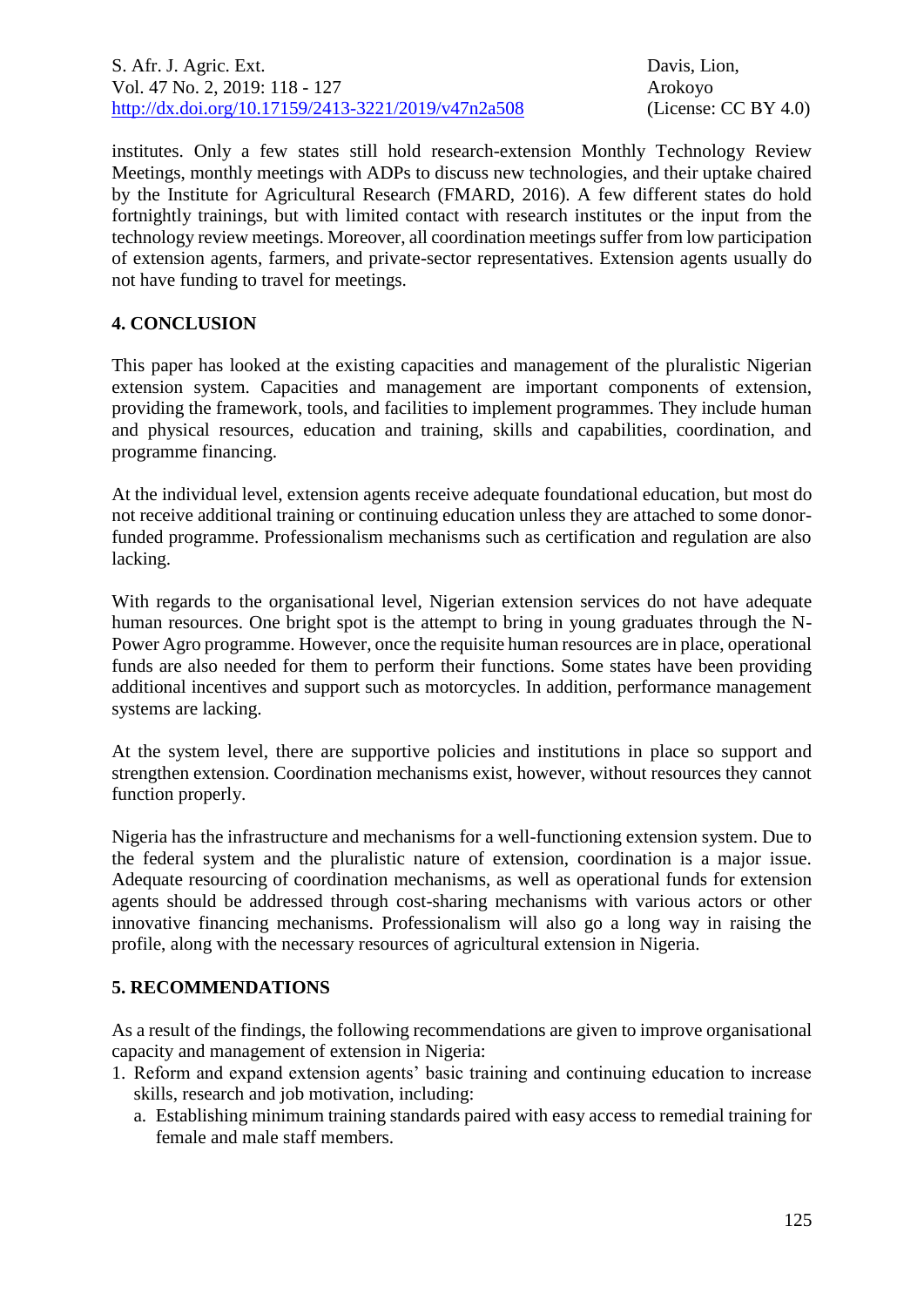- b. Expanding training content beyond basic agronomy into post-harvest processing and marketing of key crops, business skills, and functional skills (such as mobilisation, communication and facilitation).
- c. Training NAERLS and/ or selected ADPs on low-cost ICT-enabled extension strategies.
- 2. Establish a performance-based management system for ADP staff linked to salaries and promotions, including:
	- a. A small number of tangible key performance indicators linked to goals of extension, namely farmer satisfaction, adoption, productivity, and welfare.
	- b. Rewards based on achieving certain targets.
- 3. Leverage and equip N-Power staff to assist with Agricultural Performance Survey of NAERLS nationwide. This information could also be used for improving extension and other agricultural programmes across the country by both the public and private sectors in Nigeria as well as donor projects.

#### **ACKNOWLEDGEMENT**

This work was supported by the United States Agency for International Development (USAID) Feed the Future Programme under USAID Cooperative Agreement No. AID-OAA-L-16-0002.

#### **REFERENCES**

- AFRICAN DEVELOPMENT BANK (ADB), 2013. Strategic Environmental and Social Assessment (SESA): Executive summary. Abuja, Nigeria.
- AGRICULTURAL SCIENCE AND TECHNOLOGY INDICATORS (ASTI), 2014. Agricultural R&D indicators factsheet: Nigeria. Washington D.C., United States of America.
- ARY, D., JACOBS, L.C. & RAZAVIEH, A., 1996. *Introduction to research education.* 5th ed. Orlando: Harcourt Brace College.
- AUTA, S.J. & DAFWANG, I.I., 2010. The Agricultural Development Projects (ADPs) in Nigeria: Status and policy. *Res. J. Agric. & Biol. Sci.,* 6(2):138-143.
- BIRNER, R., DAVIS, K., PENDER, J., NKONYA, E., ANANDAJAYASEKERAM, P., EKBOIR, J., MBABU, A., SPIELMAN, D., HORNA, D., BENIN, S. & COHEN, M., 2009. From best practice to best fit: A framework for analyzing agricultural advisory services worldwide. *J. Agric. Educ. Ext.*, 15(4):341-355.
- BERTUCCI, G. & JEMIAI, Y., 2000. Public sector reform revisited in the context of globalization. UN Division for Economics and Public Administration. New York, United States of America.
- DAVIS, K. & SULAIMAN, R.V., 2014. The new extensionist: Roles and capacities to strengthen extension and advisory services. *J. Agric. Educ. Ext.*, 21(3):6-18.
- FEDERAL GOVERNMENT OF NIGERIA (FGN), 2016. N-Power volunteer corps programmes. Available from:<http://www.npower.gov.ng/n-corps.html>
- FEDERAL MINISTRY OF AGRICULTURE AND RURAL DEVELOPMENT (FMARD), 2016. The Agriculture Promotion Policy (2016-2020): Building on the successes of the ATA, closing key gaps. Abuja, Nigeria.